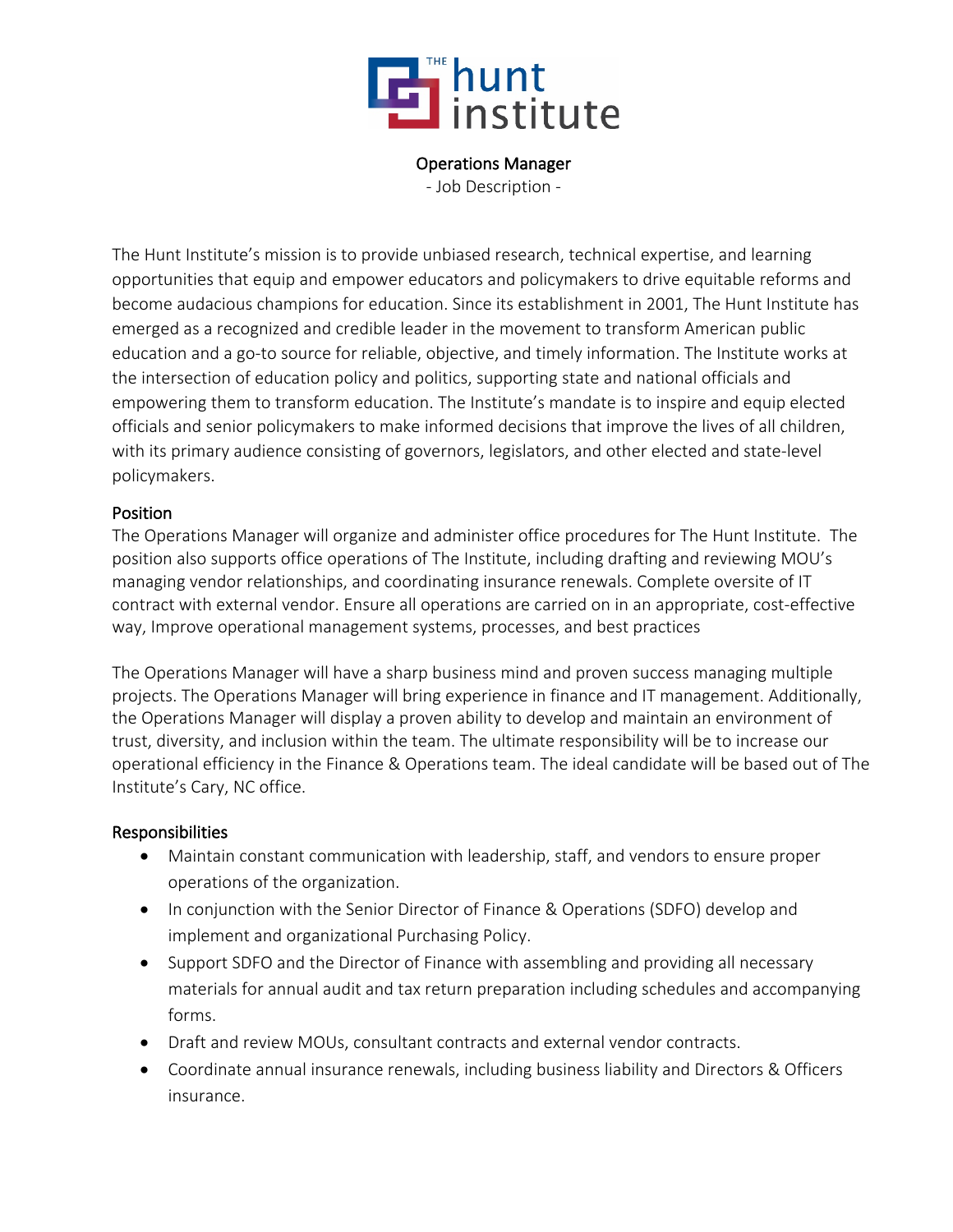- Manage relationships with office service providers such as building maintenance, IT managed service provider, and equipment vendors.
- Serve as a "resource support" for Monday.com and other software platforms
- Complete oversight of office operations including office seating/assignments and make any necessary adjustments needed due to staffing changes.
- Complete oversight of the IT system and monitoring and tracking of tickets with outside vendors.
- Support Human Resources Manager with tasks such as submitting job postings and candidate screenings as needed.
- Support the HR Manager and Internship and Belk Impact Fellows Program Manager with processing The Hunt Institute interns and John M. Belk Impact Fellows, including review of resumes, scheduling of interviews, offers, onboarding, schedule monitoring, and time sheet processing.
- Serve as backup to the Executive Assistant.
- Other duties as assigned.

## Qualifications

- Commitment to The Hunt Institute's mission and vision, alongside a passion for challenging entrenched systems of educational inequity and bettering public education for all children.
- Bachelor's degree required. Degree in operations management, business administration, or related field preferred.
- Experience in effectively providing proactive insights and guidance to senior leadership team.
- Ability to maintain confidence in all sensitive matters (i.e., employee relations, pay, etc.).
- A strong work ethic, with a results-oriented philosophy and personal qualities of trustworthiness, openness, accessibility, kindness, flexibility, and a sense of humor.
- Ability to handle multiple assignments and meet deadlines.
- Ability to pay attention to accuracy and detail while thinking broadly.
- 3+ years' proven experience in an operations management position.
- Strong budget development and oversight skills.
- Excellent ability to delegate responsibilities while maintaining organizational control of agency, and customer service.
- Highly trained in business negotiation processes.
- Knowledge of general business software and aptitude to learn new applications.

# Ideal candidates will also demonstrate:

- Proficiency in Word, Excel, and PowerPoint
- Ability to build positive working relationships with multiple levels of employee and leadership